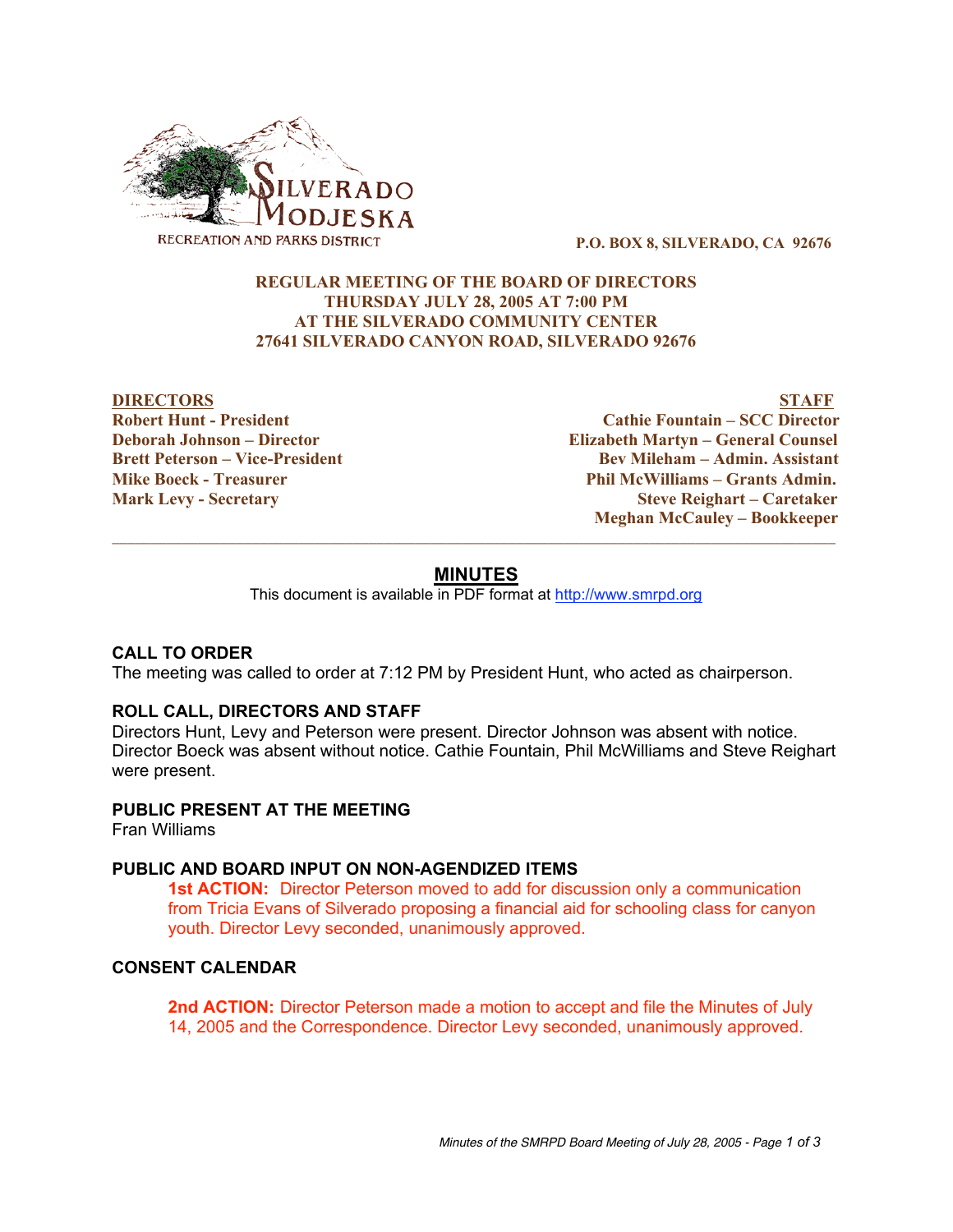# **TREASURER'S REPORT**

**3rd ACTION:** Director Hunt made a motion to approve payment of transmittal 07-05C for \$150.00 total for Directors' compensation for the Regular Board Meeting of July 14, 2005 to: Director Boeck \$50.00 Director Levy \$50.00 Director Hunt \$50.00 Director Levy seconded. Unanimously approved.

**4th ACTION:** Director Hunt made a motion to approve payment of transmittal 07- 05D for \$3,196.38 total to: Home Depot **\$91.38** Invoice dated 06-05-2005 Phil McWilliams \$487.95 Invoice for 6-2005 and reimbursements (Grants Administrator) Steve Reighart **\$1,950.00** Inv. #2016, for Caretaker's Residence Construction Contract SBC \$43.81 714-649-2850 & 2428 as of 7/10/05

Director Levy seconded. Unanimously approved.

There was no presentation of the Preliminary Budget since Director Boeck was absent.

# **SILVERADO CHILDREN'S CENTER**

SCC Director Fountain presented the financial report for June, which showed a positive balance of about \$8,000, with \$6,000 of that coming from the OCC&FC grant.

# **CARETAKER'S REPORT**

Caretaker Steve Reighart was asked to confirm a date for occupation of the caretaker's residence. It was emphasized that occupation of the building is an important part of the Caretaker job in order to provide a level of security against vandalism at the isolated location. President Hunt directed the Facilities Committee to meet with the Caretaker to review and define job responsibilities and determine the number of hours to be spent in maintenance work each month and/or the threshold scope of a given repair that would trigger a need to bid the job out.

#### **GRANTS ADMINISTRATORS REPORT**

The Silverado portion of the renovation project should have final county approval in the next week, and be ready to submit to the grant authority for an advance of funds. Phil McWilliams and Director Hunt will schedule a meeting to complete a contract and bid documents so that bids may be solicited.

#### **OTHER DISTRICT BUSINESS**

Director Peterson's request to consider a change of meeting days was tabled until such time as the full Board is in attendance.

The Board felt that Tricia Evan's proposal for classes to instruct canyon youth about sources of financial aid for college (Ms. Evans is the Dean of Business Science for Saddleback College and resides in Silverado) is extremely meritorious, and interest was expressed in encouraging and perhaps sponsoring the effort. Action on this must be scheduled for a future Board meeting.